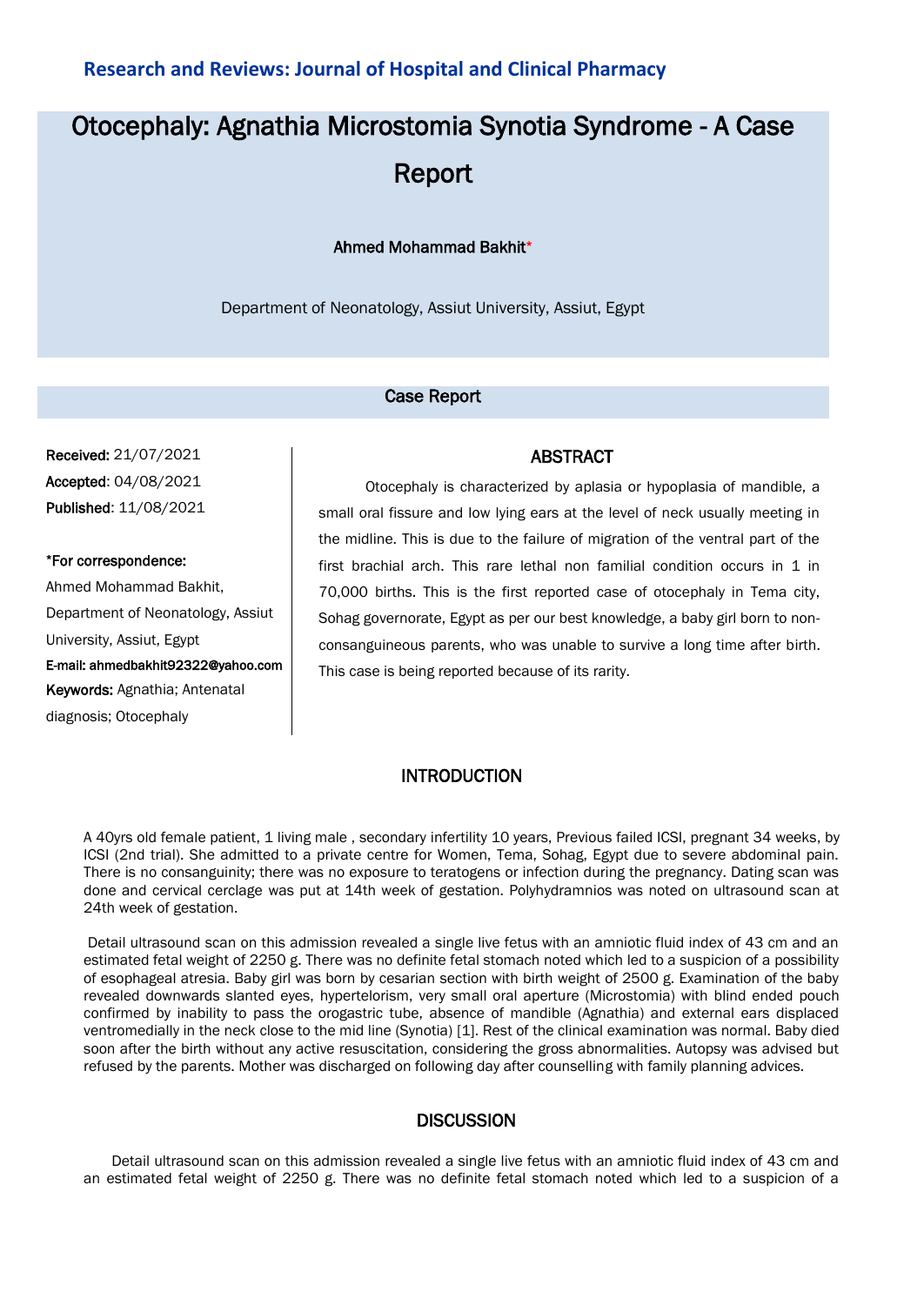# **Research and Reviews: Journal of Hospital and Clinical Pharmacy**

possibility of esophageal atresia. Baby girl was born by cesarian section with birth weight of 2500 g. Examination of the baby revealed downwards slanted eyes, hypertelorism, very small oral aperture (Microstomia) with blind ended pouch confirmed by inability to pass the orogastric tube, absence of mandible (Agnathia) and external ears displaced ventromedially in the neck close to the mid line (Synotia). Rest of the clinical examination was normal. Baby died soon after the birth without any active resuscitation, considering the gross abnormalities [2]. Autopsy was advised but refused by the parents. Mother was discharged on following day after counselling with family planning advices.

Figure 1. Microstomia, absence of mandible (agnathia) and low-set ventromedially placed ears.



 Otocephaly is a rare lethal syndrome of microstomia, agnatia and ear anomalies. Other anomalies associated are holoprosenxcephaly, cephalocele, dysgenesis of corpus colossus, atresis of third ventricle, skeletal, genitourinary, cardiovascular system and endocrine gland hypoplasia. The incidence of otocephaly which is a rare idiopathic malformation in humans is 1 per 70,000 new-borns. Every pharyngeal arch has a core of cartilage, unsegmented mesoderm, an artery from aortic arch and a nerve that enters it from the brain stem carrying motor fibers to supply the skeletal muscle derived from the mesoderm. Arrest in the development of the first branchial arch due to an insult to the neural crest cells has been proposed to be the cause of this condition, which may be induced by chromosomal mutation or teratogens [3]. Otocephaly, with associated anomalies are considered lethal due to severe respiratory dysfunction. Otocephaly is usually suspected on radiological antenatal checkup specially during the third trimester when it is impossible to visualize the mandible and ears are in a very low and in medial position [4]. Polyhydramnios may be the presenting feature during pregnancy. In Sri Lanka the terminationof the pregnancy is only considered if the life of the mother is in danger due to the pregnancy, so the antenatal identification of such cases over helps the parents to prepare for the delivery. The syndrome complex of otocephaly is divided into four types:

- Isolated agnathia
- Agnathia with holoprosencephaly
- Agnathia with situsinversus and visceral anomalies
- Agnathia, holoprosencephaly, situsinversus and other visceral anomaliesm.

The case we describe belongs to type 2. Otocephaly anomaly shows spectrum of various manifestations ranges in severity from severe micrognathia as a part of the robin sequence to cyclopiaholoprosencephaly complex invariably associated with fetal death [5]. There are few proposed teratogenic effects as the cause for otocephaly such as exposure strepnigrin antibiotics and trypan blue, theophylline.

#### **CONCLUSION**

Prenatal diagnosis of this lethal condition is possible, and it should be considered as one of the differential diagnosis for polyhydramnios. Poor prognosis of this condition should be discussed with parents prior the delivery. There is still no solid evidence to the cause of this rare condition. In our case there was no such exposure identified. The genetic basis of otocephaly is still largely unclear. Even though otocephaly is a lethal syndrome there are cases on successful management of otocephalic babies after birth. Enteral feeding was successful in such newborns with isolated agnathia with nasogastric tubes.

#### **REFERENCES**

- 1. Sharma M, Arora AK, Kohli D, et al. Otocephaly: A case report. J Asian Med Students Assoc. 2013;1.
- 2. [Jagtap SV, Saini N, Jagtap S, et al. Otocephaly: Agnathia Microstomia-synotia syndrome: A rare congenital](https://dx.doi.org/10.7860%2FJCDR%2F2015%2F13636.6444)  [anomaly. J Clin Diagnostic Res. 2015;9:3-4.](https://dx.doi.org/10.7860%2FJCDR%2F2015%2F13636.6444)
- 3. [Faye-Petersen O, David E, Rangwala N, et al. Otocephaly: Report of five new cases and a literature review.](https://doi.org/10.1080/15513810601123417)  [Fetal Pediatr Pathol. 2006;25:277-296.](https://doi.org/10.1080/15513810601123417)